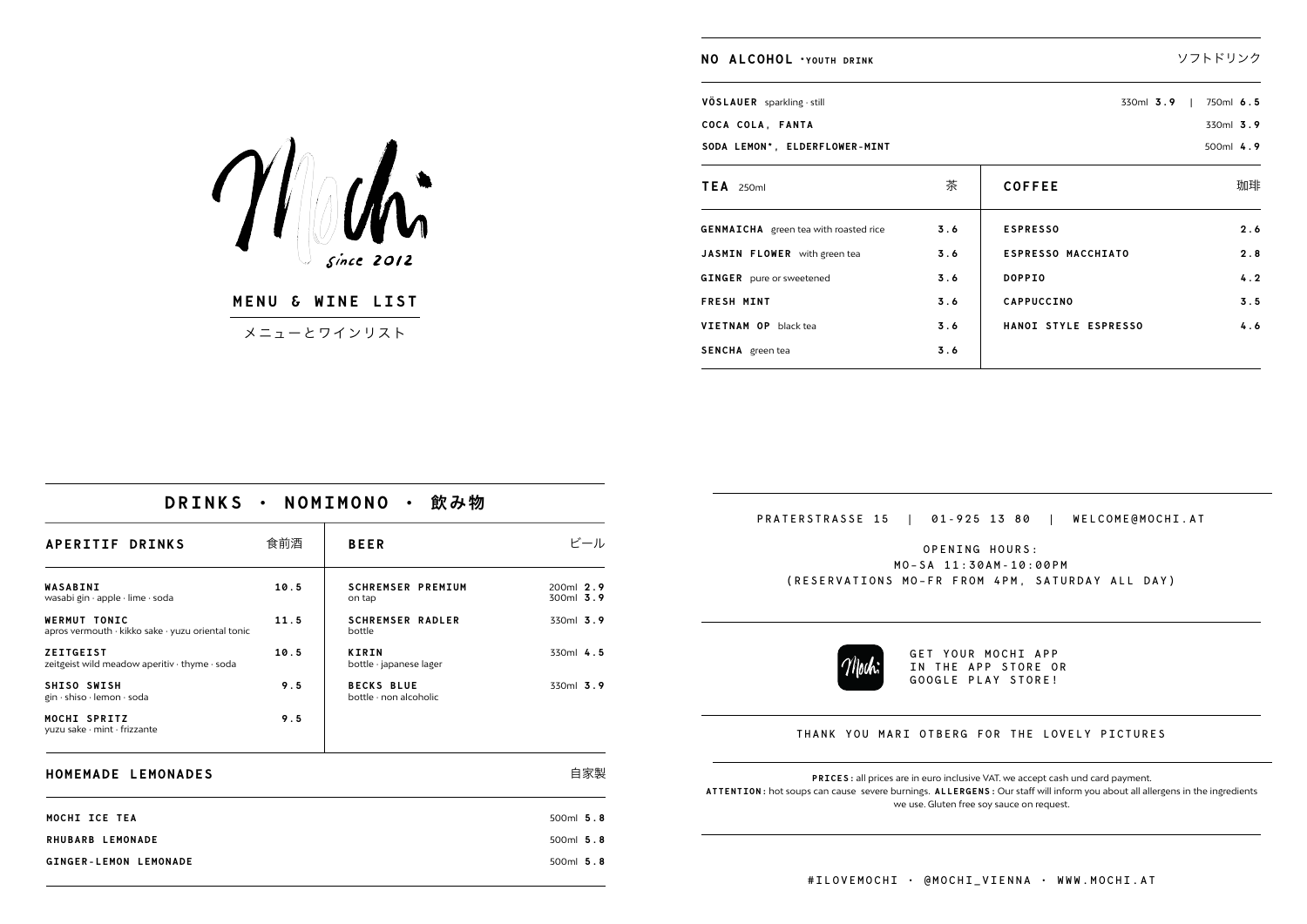# **FOOD • SHOKUJI • ⻝事**

- CHIRASHI SUSHI (ACDFGN) sake · hamachi tartar · sea bream · tamago · tobiko · shiso · sushi rice
- 

17.9 **NIGIRI SASHIMI SET** (ACDFGMN) sake nigiri · sea bream nigiri · hamachi nigiri · scallop tartar · sake sashimi · sea bass sashimi hamachi sashimi **45.0**

| LUNCH SPECIAL                                                                                    | <b>MUSHROOM CURRY</b>                       |                                                                       |                      | <b>TARA KARAAGE</b>                                                      | <b>GRILLED CHICKEN</b>                                                                   |      |
|--------------------------------------------------------------------------------------------------|---------------------------------------------|-----------------------------------------------------------------------|----------------------|--------------------------------------------------------------------------|------------------------------------------------------------------------------------------|------|
| MONDAY - FRIDAY<br>$11:30AM-2:45PM$<br>build your own 2 or 3 course                              | 2 COURSE 16.5<br>3 COURSE 20.5              |                                                                       |                      | 2 COURSE 18.5<br>3 COURSE 22.5                                           | 2 COURSE 17.5<br>3 COURSE 21.5                                                           |      |
| <b>STARTER</b>                                                                                   | <b>MAIN COURSE</b>                          |                                                                       |                      | <b>DESSERT</b>                                                           |                                                                                          |      |
| MISO SOUP $\blacktriangledown$ (AF)<br>tofu · seaweed · chives                                   | ginger · rice                               | MUSHROOM CURRY DON 6 (AN)<br>coconut curry · roasted mushrooms ·      |                      | with mango                                                               | COCONUT PANNA COTTA SMALL (GH)                                                           |      |
| SAKURA SALAT (AFN)<br>lettuce · sakura dressing                                                  | fried cod · cucumber ·<br>yuzu kosho · rice | TARA KARAAGE DON (ACDFN)                                              |                      | raspberries · cookies                                                    | CHOCO MOUSSE SMALL (ACFGO)                                                               |      |
| TOMATO CEVICHE / (AFN)<br>cherry tomato · red onion ·<br>coriander                               | daikon $\cdot$ coriander $\cdot$ rice       | GRILLED CHICKEN DON (AFN)<br>grilled chicken thigh · spicy teriyaki · |                      | assorted flavours                                                        | ICE MOCHIS 2 PCS. (CEG)                                                                  |      |
| TAPAS SMALL STARTERS                                                                             |                                             |                                                                       |                      |                                                                          |                                                                                          | 小皿料理 |
| <b>EDAMAME</b> $\blacktriangledown$ (F)<br>fleur de sel & horse radish                           |                                             | 6.1                                                                   |                      | TAN TAN SALAD (ACFN)                                                     | bolognese · lettuce · crunchy onions · mayo                                              | 9.5  |
| SPINACH & TRUFFLE MISO Ø (AFN)<br>baby spinach · truffle miso · sesame                           |                                             | 7.2                                                                   |                      |                                                                          | ROASTED CAULIFLOWER <b>6</b> (AFHN)<br>cauliflower · yuzu chimichurri · onions · almonds | 7.5  |
| <b>PIMIENTOS </b> (AFG)<br>$miso \cdot$ sancho crumbs                                            |                                             | 7.5                                                                   |                      | TOMATO CEVICHE <b>3</b> (AFN)<br>cherry tomato · red onion · coriander   |                                                                                          | 6.9  |
| SUSHI ROLLS MOCHI CLASSICS                                                                       |                                             |                                                                       |                      |                                                                          |                                                                                          | 巻き寿司 |
| MY BEST FRIEND (ACFMN)<br>vegetable tempura · lachs · miso · teriyaki                            |                                             | 14.5                                                                  |                      | VEGGIE NASU ROLL Ø (AFMN)<br>truffle teriyaki · pistachio                | grilled eggplant · asparagus tempura · avocado                                           | 13.5 |
| DANA (ACDFM)<br>salmon tempura · avocado · cucumber · truffle<br>mayo · teriyaki                 |                                             | 15.0                                                                  | <b>SPIDER (ABDF)</b> | softshell crab · avocado · cucumber · basil ·<br>tobiko · red curry mayo |                                                                                          | 15.5 |
| DRAGON ROLL (ABCDFMN)<br>prawn tempura · unagi · avocado · chili mayo<br>teriyaki                |                                             | 15.5                                                                  |                      | SPICY SALMON (CDMN)                                                      | salmon tartare · avocado · cucumber · chili mayo                                         | 14.5 |
| SAKE ABURI ROLL (ACDFMN)<br>flamed salmon · green asparagus · avocado<br>kanpyo · lime-dill mayo |                                             | 15.5                                                                  |                      |                                                                          |                                                                                          |      |

# **NIGIRI & SASHIMI** PLEASE ALLOW UP TO 20 MINUTES WAITING TIME THE 握り/ 刺身

# **FOOD • SHOKUJI • ⻝事**

### **ALL TIME FAVOURITES & SPECIALS** 2ペシャル

| CRISPY PRAWNS (ABCFN)<br>prawn tempura · lettuce · yuzu truffle<br>chili mayo · chives | 16.5 |
|----------------------------------------------------------------------------------------|------|
| TORI KARAAGE (ACFN)<br>crispy chicken thigh · chili mayo · lime                        | 12.5 |
| <b>NASU &amp; MISO</b> (DF)<br>eggplant au gratin · bonito · chives                    | 12.5 |

### **YAKITORI & ROBATA** JAPANESE GRILL & JAPA

### **DESSERT SWEET FINISH** デザート

| <b>MOCHI</b> (F) by Angie<br>coconut $\cdot$ peanut $\cdot$ red bean $\cdot$ cacao | 3.5 |  |
|------------------------------------------------------------------------------------|-----|--|
| CHOCOLATE MOUSSE (ACGO)<br>raspberry · cookies                                     | 6.9 |  |

**RHUBARB CRUMBLE** (A C H G) **6.9** rhubarb · apple · nut crumble · vanille ice cream **€ 1,- WILL BE DONATED TO SOS KINDERDORF**

## **DIGESTIF AFTER DINNER** 食後酒

**YUZU SAKE** 5cl **6.5 NIKKEI WHISKEY** 4cl **12.5 HOUSE NEGRONI** tumbler **11.5**

| <b>SEABASS &amp; TRUFFLE (ADFN)</b><br>seabass • yuzu truffle • olive • kimchi sesame                    | 15.0 |
|----------------------------------------------------------------------------------------------------------|------|
| SPICY TAI CEVICHE (CDN)<br>sea bream · green asparagus · guajillo dressing ·<br>$grapes \cdot coriander$ | 15.9 |
| SOFT SHELL CRAB (BCMN)<br>wasabi mayo · daikon                                                           | 16.9 |
| <b>INESE SKEWERS</b>                                                                                     | 焼き物  |
| YAKITORI MIX (AFN)<br>4 pcs skewers chefs choice · teriyaki · sesam                                      | 12.5 |
| BUTTERFLY SEA BASS (ADFN)<br>grilled sea bass · lime-chili salsa · herbal salad                          | 24.5 |
|                                                                                                          |      |

| <b>SIDES</b>                                                 |     |
|--------------------------------------------------------------|-----|
| <b>LEEK </b> $\bigotimes$ (AFN)<br>spring onion teriyaki     | 5.9 |
| KING OYSTER MUSHROOM Ø (AFN)<br>$m$ ushroom $\cdot$ teriyaki | 6.4 |
| COURGETTE <b>6</b> (AFN)<br>zucchini · teriyaki              | 5.9 |
| <b>PRAWN</b> $(N)$<br>black tiger prawn $\cdot$ lime         | 8.4 |
| <b>BEEF</b> (AFN)<br>beef filet · teriyaki                   | 8.2 |
| CHICKEN (AFN)<br>chicken · teriyaki                          | 6.6 |
|                                                              |     |

| ADD YOUR FAVOURITE |  |
|--------------------|--|

| <b>SIDES</b><br>ADD YOUR FAVOURITE |                               |     |  |  |
|------------------------------------|-------------------------------|-----|--|--|
| 3.9                                | <b>CUCUMBER KIM CHI (FNR)</b> | 5.5 |  |  |
| 3.9                                | SAKURA SALAD (AFN)            | 4.5 |  |  |
|                                    |                               |     |  |  |

| RICE <b></b> steamed | 3.9 |
|----------------------|-----|
| DAIKON adish         | 3.9 |
| KIM CHI (FNR)        | 4.9 |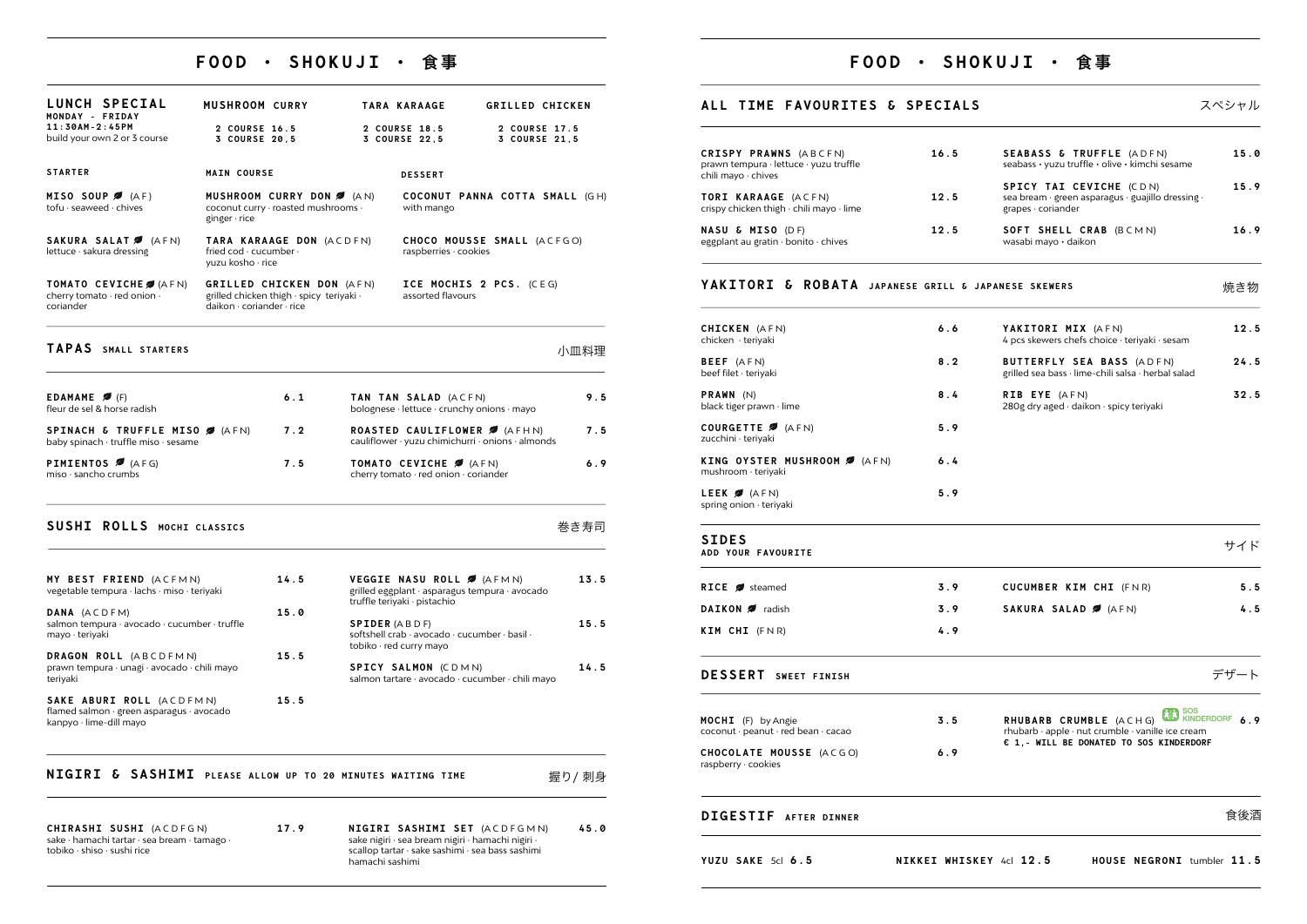# WINE · WAIN · ワイン

## SPARKLING

| CHAMPAGNER LATITUDE BLANC DE BLANC<br>$larmandier-bernier \cdot channel \cdot FR$        |             | 750ml 92.0 |  |
|------------------------------------------------------------------------------------------|-------------|------------|--|
| <b>CREMANT BRUT NATURE</b><br>beaufort frères · burgund · FR                             |             | 750ml 46.0 |  |
| <b>CREMANT ROSÉ</b><br>$langlois$ -chateau $\cdot$ loire $\cdot$ FR                      | $125ml$ 7.9 | 750ml 41.5 |  |
| <b>FIZZY 2021</b><br>glow glow $\cdot$ nahe $\cdot$ DE                                   |             | 750ml 52.0 |  |
| <b>BLANC DE BLANCS</b><br>schödl · weinviertel · AT                                      |             | 750ml 49.0 |  |
| MOCHI SPRUDEL (ZWEIGELT BLANC DE NOIR) 2016<br>matthias hager $\cdot$ kamptal $\cdot$ AT |             | 750ml 48.5 |  |
| CIDRE PUR X MOCHI<br>$leo$ mahrer $\cdot$ weinviertel $\cdot$ AT                         |             | 750ml 27.0 |  |
| SOUND OF TRAISENTAL (SPARKLING FRUIT WINE) 2021<br>viktor fischer · traisental · AT      |             | 375ml 22.0 |  |

## **CLASSICS**

| GRÜNER VELTLINER X MOCHI 2021<br>rudi hofmann · traisental · AT                       | $125ml$ 5.2 |  | 750ml 29.5   |  |
|---------------------------------------------------------------------------------------|-------------|--|--------------|--|
| GRÜNER VELTLINER SPITZER GRABEN 2019<br>martin muthenthaler $\cdot$ wachau $\cdot$ AT |             |  | 750ml 40.0   |  |
| RIESLING PFAFFENBERG 2019<br>pichler-krutzler · kremstal · AT                         |             |  | 750ml 49.0   |  |
| RIESLING ZÖBING 2021<br>hirsch · kamptal · AT                                         |             |  | 750ml 39.0   |  |
| GEMISCHTER SATZ BRAITENPUECHTORFF 2021<br>ingrid groiss · weinviertel · AT            |             |  | 750ml 38.0   |  |
| WIENER GEMISCHTER SATZ NUSSBERG 2020<br>mayer am pfarrplatz $\cdot$ wien $\cdot$ AT   |             |  | 750ml 46.0   |  |
| RIESLING MAX 2019<br>van othegraven · mosel · DE                                      |             |  | 750ml 43.5   |  |
| RIESLING BIRKWEILER BUNTSANDSTEIN 2017<br>dr. wehrheim · pfalz · DE                   |             |  | $750ml$ 43.5 |  |
| PINOT BLANC 2019<br>charles baur $\cdot$ elsass $\cdot$ FR                            |             |  | 750ml 32.5   |  |
| ROSÉ VOM CABERNET 2021<br>michi malat · kremstal · AT                                 |             |  | 750ml 32.0   |  |
| ZWEIGELT 2019<br>judith beck · neusiedlersee · AT                                     |             |  | 750ml 32.5   |  |
| BLAUFRÄNKISCH 2020<br>hannes schuster · leithaberg · AT                               |             |  | 750ml 34.0   |  |

## CLASSY WITH A TWIST

| MON BLANC 2020<br>alwin jurtschitsch · kamptal · AT                                |
|------------------------------------------------------------------------------------|
| GRÜNER VELTLINER LE TÉMÉRAIRE 2019<br>charly rol · kremstal · AT                   |
| <b>FURMINT STEIN 2020</b><br>franz weninger · mittelburgenland · AT                |
| GELBER MUSKATELLER X MOCHI 2019<br>jürgen trummer · südsteiermark · AT             |
| <b>GRÜNER VELTLINER SAU SPITZ 2020</b><br>lichtenberger-gonzalez · leithaberg · AT |
| HAUSMARKE WEISS 2020<br>moric $\cdot$ leithaberg $\cdot$ AT                        |
| GRÜNER VELTLINER PRELLENKIRCHEN 2014<br>dorli muhr $\cdot$ carnuntum $\cdot$ AT    |
| <b>WEISSES HANDGEMENGE 2020</b><br>wachter-wiesler · südburgenland · AT            |
| <b>CHENIN BLANC FAIA 2019</b><br>kenji hodgson · loire · FR                        |
| <b>RODITIS NATUR 2020</b><br>tetramythos winery · peloponnes · GR                  |
| PINOT GRIS VENDANGES TARDIVES 2017 (SWEET)<br>domaine loberger · elsass · FR       |
| <b>ROSA VON CINDROF 2021</b><br>rouschal & janotka · leithaberg · AT               |
| ZORRA ROSÉ 2021<br>nittnaus · neusiedlersee · AT                                   |
| ROZSA PETSOVITS 2020<br>franz weninger · sopron · HU                               |
| UREKI ROT 2018<br>lukas strobl · wagram · AT                                       |
| PAMHOGNA ROT 2019<br>erich & mike andert · neusiedlersee-seewinkel · AT            |
| VIGNA NUOVA ROSSO 2019<br>colombaia · toskana · IT                                 |
| GHAMMI 2020<br>viteadovest · sizilien · IT                                         |
| CAMANDIII A 0017                                                                   |

CAMANDULA 2017 peixes · ribeira sacra · ES

**KEKFRANKOS 2019** attila homonna · tokaji · HU

# WINE · WAIN · ワイン

- 750ml 34.0
- 750ml 60.0
- 750ml 59.0
- 125ml 7.3 | 750ml 40.0
	- 750ml 60.0
	- 750ml 52.0
	- 750ml 36.0
	- 750ml 29.0
	- 750ml 69.0
	- 750ml 36.0
	- 750ml 89.0
	- 750ml 31.0
- 125ml 6.4 | 750ml 35.0
	- 750ml 34.5
	- 750ml 59.0
	- 750ml 32.0
	- 750ml 42.0
	- 750ml 46.0
	- 750ml 39.0
- 125ml 6.5 | 750ml 36.0